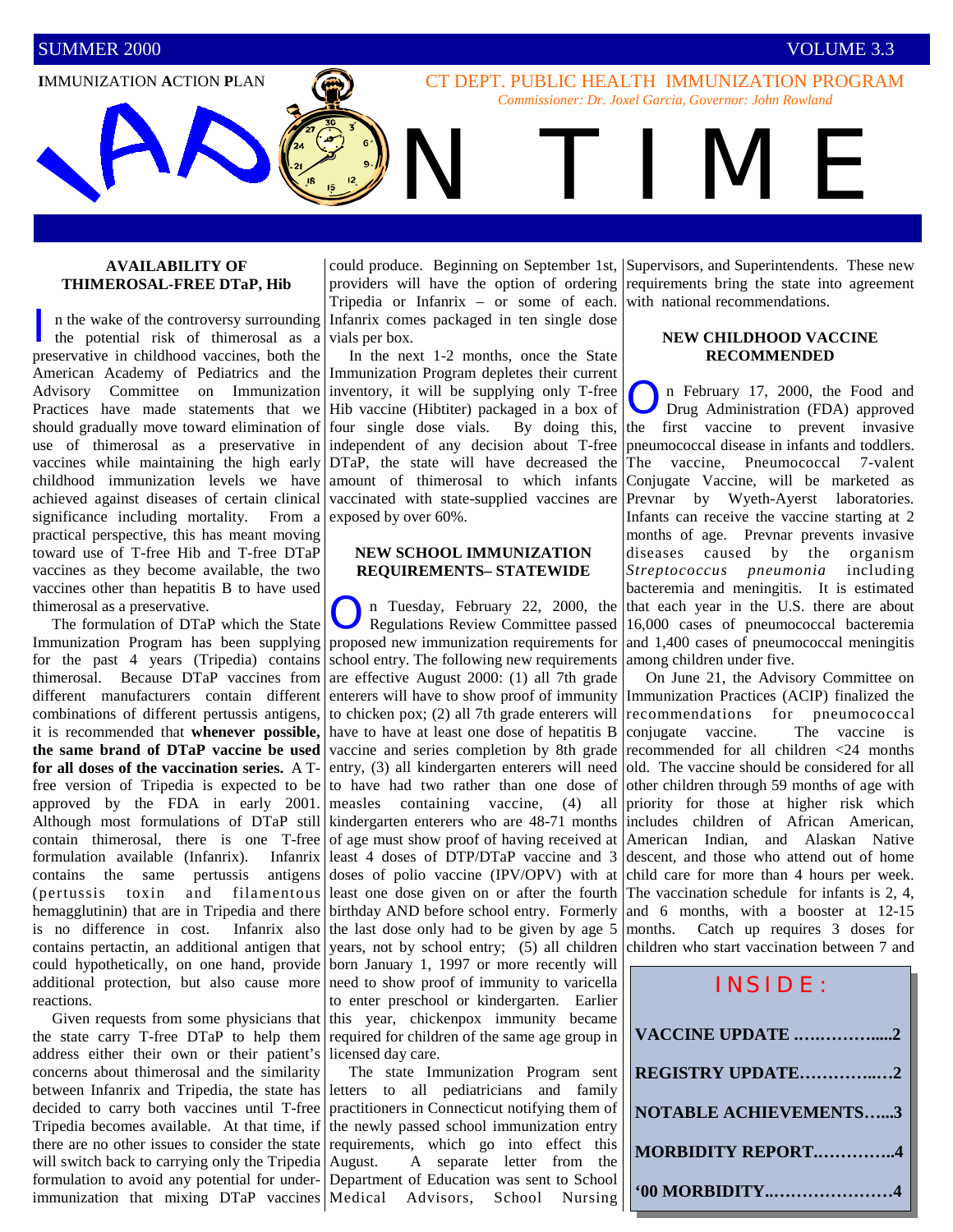#### *(Continued from page 1)*

11 months: 2 doses for those who start between 12 and 23 months; and 1 dose for healthy children who start after 24 months.

 Pre-licensure studies show pneumococcal conjugate vaccine more than 90% effective in preventing invasive pneumococcal infections (meningitis and bacteremia). Vaccination was also highly effective against non-bacteremic pneumonia thought to be pneumococcal; and ~6% of all cases of ear infections were prevented with the proportion increasing to ~20 % among children who had frequent episodes or needed ear tubes.

 On June 29, 2000 the Centers for Disease Control and Prevention (CDC) signed a contract for the purchase of Prevnar. The contract will be in effect until 3/31/2001. **Beginning September 1, 2000, all users of State Supplied vaccine can begin to order pneumococcal conjugate vaccine (PCV) for all their VFC-eligible children (children on Medicaid or who have no health insurance) 6 weeks through 59 months of age.** Due to the cost of the vaccine (\$44.25 per dose), the Immunization Program is not able to provide PCV for non VFC-eligible children at this time *(see table, p.3)*. An interim Vaccine Information Statement for PCV is available on the CDC website (www.cdc.gov/nip) and must be given to the parent or legal guardian of the patient each time a dose of the vaccine is administered.

# **VACCINE UPDATE**

#### **Hepatitis A**

Hepatitis A vaccine now appears on the year 2000 Recommended Childhood Immunization Schedule. It is recommended for routine use in children who live in certain areas of the country. Connecticut is not one of those areas. Hepatitis A is one of the most reported vaccine preventable disease in the country with the highest incidence occurring in children.

#### **Hepatitis B**

The FDA has licensed one hepatitis B product (Recombivax) for a 2 dose schedule. The criteria for a 2 dose schedule of this product are:

- Only for children 11-15 years of age
- Must be adult formulations (10 mcg dose)
- 2 doses separated by 4-6 months
- Only the Merck product can be used

The cost of this hepatitis B series is substantially higher than that of the routine 3 dose series.

 Since December 1999, the state Immunization Program has been providing thimerosal-free hepatitis B vaccine (Recombivax HB manufactured by Merck) for patients six months of age and younger. Recently, the FDA licensed a second single antigen thimerosal-free hepatitis B vaccine (Engerix B manufactured by SmithKline Beecham). The state Immunization Program no longer has any thimerosal containing hepatitis B vaccine and is now supplying only thimerosal-free Engerix B which can be used for all patients birth through 18 years of age. Although the antigen content of the vaccines differ, vaccines made by different manufacturers are interchangeable.

#### **Polio**

 As of June 2000, OPV is no longer recommended for routine use in the U.S., although it is permissible to keep the vaccine in storage through the expiration date.

## **Influenza**

The fall 2000-2001 flu season is projected to have a substantial delay and shortage of flu vaccine, due to lower than anticipated production yield for the A (H3N2) strain and other manufacturing problems. A more accurate estimate of availability will become known by September. The CDC has published a notice titled "Delayed Supply of Influenza Vaccine and Adjunct ACIP Influenza Vaccine Recommendations for the 200-2001 Influenza Season" in the July 14, 2000 issue of the MMWR.

#### Essentially ACIP recommends the following:

1. Delay organized influenza vaccination campaigns (clinics) until early to mid-November. Vaccine should be procured before setting up clinics. To minimize waste, avoid over-ordering.

2. Routine influenza vaccination of persons at high risk for complications from influenza and their close contacts should proceed routinely during regular health care visits.

3. Provider-specific contingency plans for an influenza vaccine shortage should be developed. For example, high risk individuals should be targeted first.

To obtain the full text version (HTML format) of this notice, go to: www.cdc.gov/epo/mmwr/preview/mmwrhtml/mm4927a4.htm

#### **REGISTRY UPDATE**

Connecticut State Regulations regarding reporting information to and releasing information from the Connecticut Immunization Registry and Tracking System (CIRTS) were passed on April 25, 2000 by the Regulations Review Committee. The regulations had been in development and modification for the past four years.

 System testing for CIRTS is in progress and will be complete by July 31, 2000. A final report will be prepared and submitted to CDC by mid August. Providers using the old CIRTS software will have the ability to print out immunization histories for day care, school, and camp sometime in September.

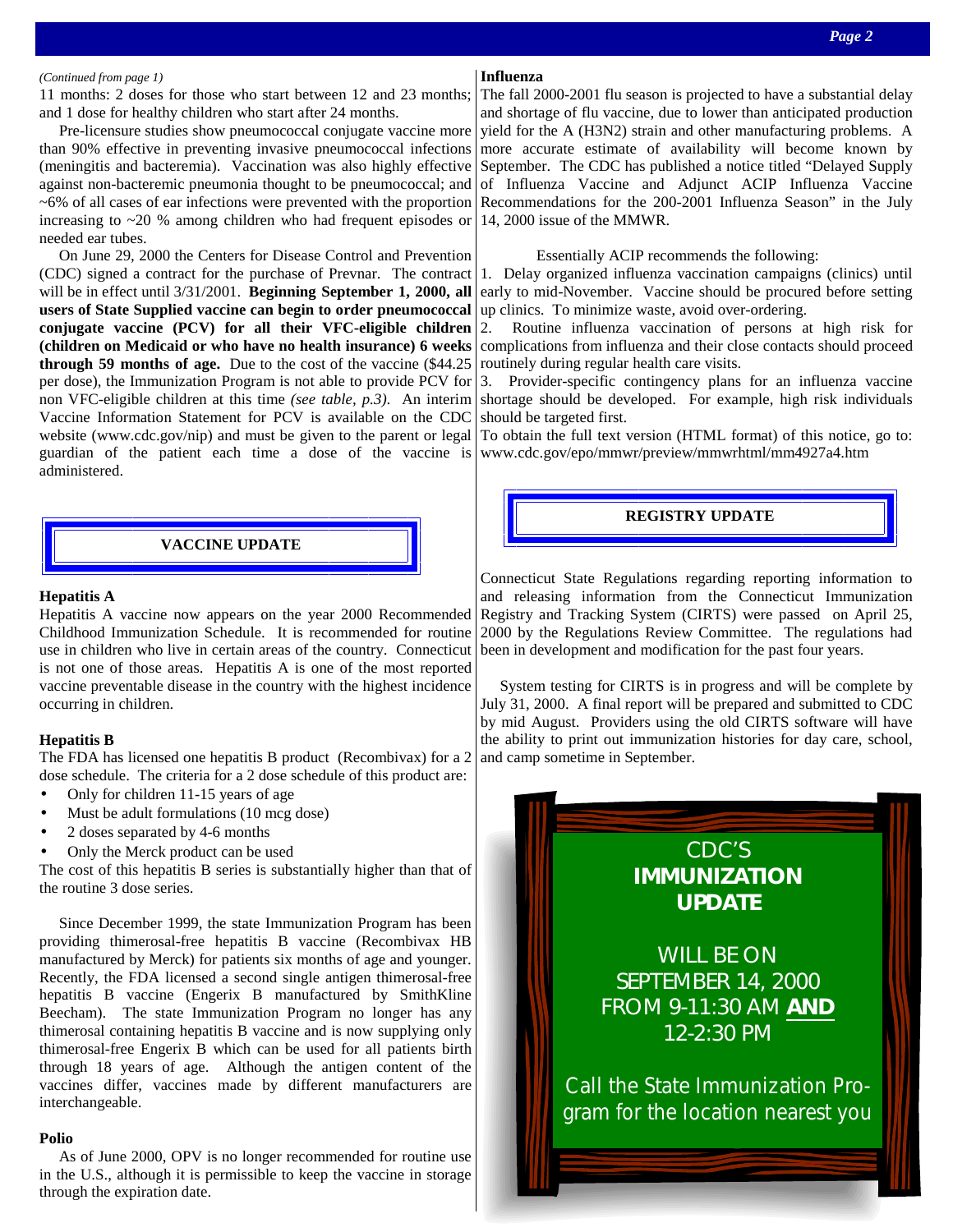# **Connecticut Eligibility Criteria for Publicly Purchased Vaccines, as of July 2000**

| Vaccine <sup>1</sup>                                      | Age Group                                                                                     | <b>VFC Status of</b><br><b>Children</b> |                            |
|-----------------------------------------------------------|-----------------------------------------------------------------------------------------------|-----------------------------------------|----------------------------|
|                                                           |                                                                                               | $VFC$ -Eligible $^2$                    | <b>Other Chil-</b><br>dren |
| Varicella                                                 | 12-18 months<br>(routine)<br>11-12 $yrs.3$<br>(routine)<br>2-14 $\text{yrs.}^3$<br>(catch-up) | yes<br>yes<br>yes                       | yes<br>yes<br>yes          |
| <b>Hepatitis B</b>                                        | Newborns in hospital (routine)<br>all children 0-18 yrs. (routine)                            | yes<br>yes                              | yes<br>yes                 |
| <b>Td booster</b>                                         | Adolescents 11-18 yrs. $4$                                                                    | yes                                     | yes                        |
| $MMR(2nd-$<br>dose)                                       | 4-6 years old<br>(routine)<br>6th-7th grade entry (routine)<br>college entry<br>(routine)     | yes<br>yes<br>yes                       | yes<br>yes<br>yes          |
| <b>Pneumococcal</b> 2-59 months<br>Conjugate vac-<br>cine | (routine)                                                                                     | yes                                     | N <sub>0</sub>             |

**For Your Information…..**  Vaccine Adverse Event Reporting System (VAERS) The national Childhood Vaccine Injury Compensation Act of 1986 mandated that health care workers who administer vaccines and licensed vaccine manufacturers report certain adverse health events following vaccination. VAERS, jointly administered by the FDA and CDC, was created in 1990 to provide a unified national effort for the collection of all reports of clinically significant possibly adverse events. **Any individual, including patients, their parents, and health professionals can report adverse events to VAERS. There is no restriction with respect to timing or onset of suspected adverse event and administration of the vaccine nor a requirement for medical care.** General information and the VAERS form itself are available on the VAERS website: www.fda.gov/ cber/vaers.html. The form should be mailed or faxed (860) 509-7945 to the Immunization Program anytime a clinically significant adverse event is suspected.

- 1. All vaccines not listed on this table to support routine vaccination of children as recommended by the ACIP and AAP are supplied for vaccination of all children, regardless of VFC status (DTaP, Hib, OPV/IPV, MMR-1).
- 2. VFC eligibility criteria is defined as follows: (a) Medicaid enrolled; (b) no health insurance; or (c) American Indian or Alaskan native. In addition, those individuals who are underinsured (have health insurance that does not fully cover immunizations) can be referred to a Federally Qualified Health Center (FQHC) to be immunized with VFC-supplied vaccine.
- 3. Susceptible children who do not have a clinical history of chicken pox.
- 4. Routine Td booster dose can be given to adolescents at either 11-12 or 14-16 years of age if primary series is complete and no boosters have been given for the previous 5 years.

# Notable Achievements



# **We're in the Top Five!**

Based on the most recent results of the CDC's National Immunization Survey of immunization levels of 2 year olds,

Connecticut has the 5th highest age-appropriate completion rate in the country with 87.1% of 2 year olds having completed their basic series of 4 DTP, 3 Polio, and 1 MMR. The overall national rate is 80%. Congratulations to all vaccine providers for sustaining high early childhood vaccination levels despite the increased challenges we've faced!

## **West Haven**

Betty Murphy, IAP Coordinator for West Haven has extended her educational outreach to family day cares in the West Haven area. Family day cares are approached by Head Start to offer support services and free First Aid and CPR classes. If they chose to come on board with Head Start, Betty visits the home, and distributes immunization education materials, reviews the most current state regulations with the home day care provider, and checks all the children's immunization histories to ensure they are up to date. This is a great intervention for those little ones who are not yet of school age.

## **Northeast District**

Day Kimball Hospital's Pediatric Center, as part of their Reach Out and Read Program, recently presented a special "Reading Time" event to over 400 children throughout Northeast Connecticut. Several local celebrities were on hand to read to children from local schools



and childcare centers. Each child who attended also received a gift bag containing immunization and other health information, books and other items donated by several organizations within the community.

#### *(See photo)*

*Michael Tommasi, State Immunization Action Plan Coordinator, reads to c h i l d r e n a t "Reading Time".*